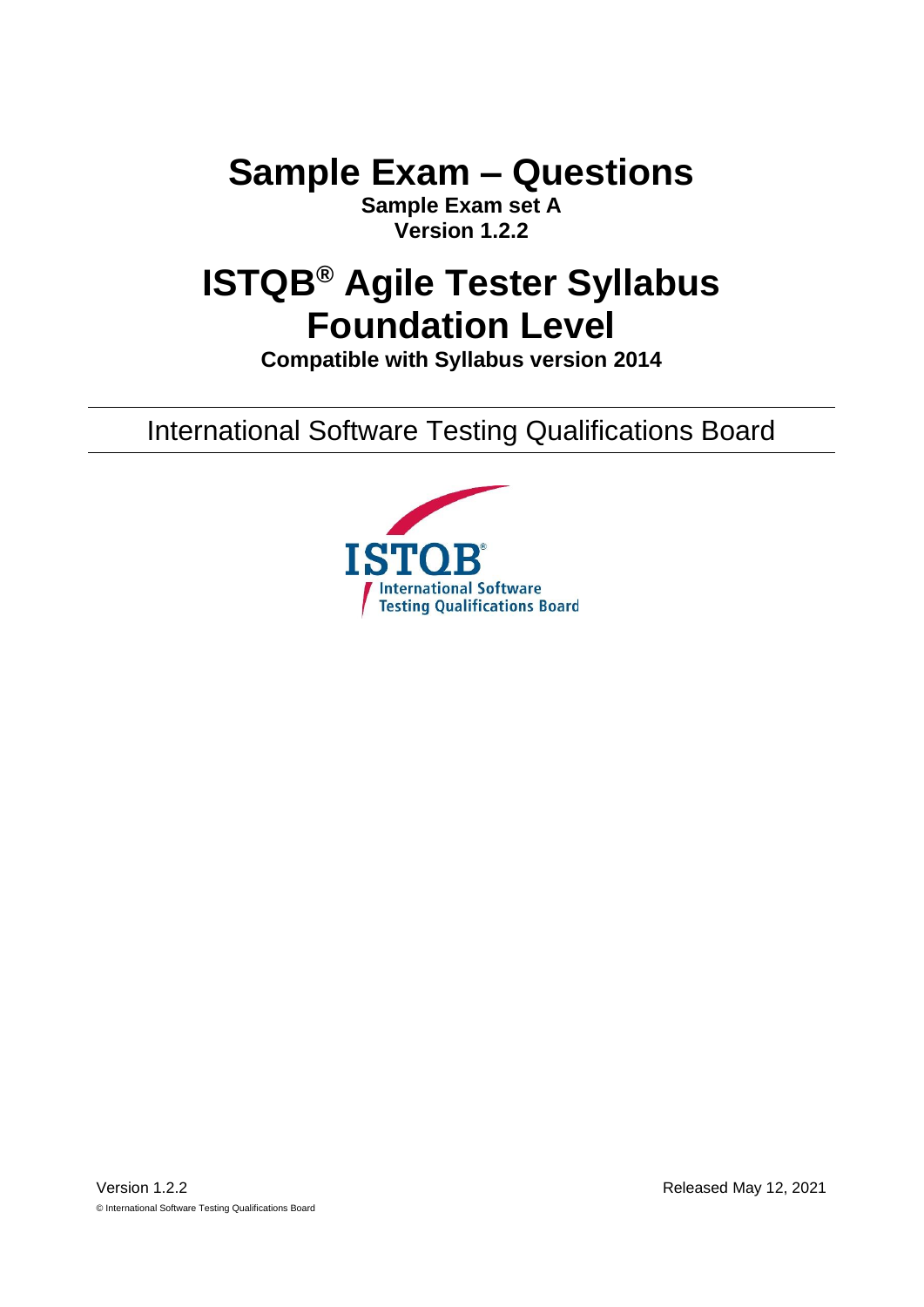

## <span id="page-1-0"></span>**Copyright Notice**

Copyright Notice © International Software Testing Qualifications Board (hereinafter called ISTQB® ).

ISTQB® is a registered trademark of the International Software Testing Qualifications Board.

All rights reserved.

The authors hereby transfer the copyright to the ISTQB®. The authors (as current copyright holders) and ISTQB® (as the future copyright holder) have agreed to the following conditions of use:

Extracts, for non-commercial use, from this document may be copied if the source is acknowledged.

Any Accredited Training Provider may use this sample exam in their training course if the authors and the ISTQB® are acknowledged as the source and copyright owners of the sample exam and provided that any advertisement of such a training course is done only after official Accreditation of the training materials has been received from an ISTQB®-recognized Member Board.

Any individual or group of individuals may use this sample exam in articles and books, if the authors and the ISTQB® are acknowledged as the source and copyright owners of the sample exam.

Any other use of this sample exam is prohibited without first obtaining the approval in writing of the ISTQB® .

Any ISTQB<sup>®</sup>-recognized Member Board may translate this sample exam provided they reproduce the abovementioned Copyright Notice in the translated version of the sample exam.

## <span id="page-1-1"></span>**Document Responsibility**

This document is maintained by a core team from ISTQB® consisting of the Syllabus Working Group and Exam Working Group.

## <span id="page-1-2"></span>**Acknowledgements**

This document was produced by a core team from ISTQB®: Examination Working Group: Mette Bruhn-Pedersen, Debra Friedenberg, Jen Leger, Lloyd Roden, Lucjan Stapp, Patricia McQuaid, Beata Karpinska, Ingvar Nordström and the Foundation Agile Extension syllabus authors

The core team thanks the Exam Working Group review team, the Syllabus Working Group and the National Boards for their suggestions and input.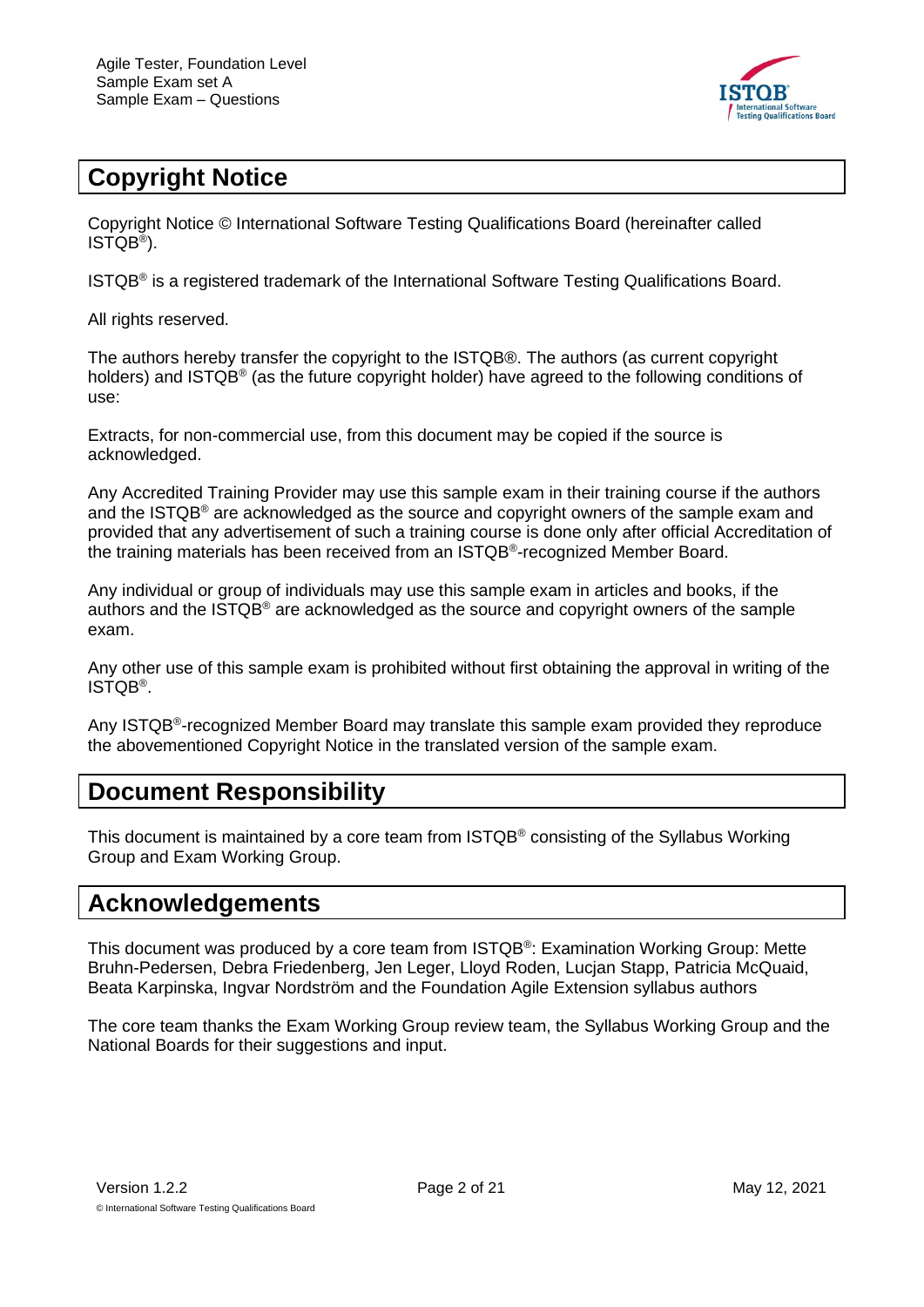

## <span id="page-2-0"></span>**Revision History**

Sample Exam – Questions Layout Template used: Ver

| sion 2.4 | Date: May 12, 2021 |
|----------|--------------------|
|----------|--------------------|

| <b>Version</b> | Date                  | <b>Remarks</b>                           |
|----------------|-----------------------|------------------------------------------|
| 1.2.2          | May 12, 2021          | Remove wrong, duplicate copyright notice |
| 1.2.1          | May 7, 2021           | Update of copyright notice               |
| 1.2            | <b>August 5, 2019</b> | Layout correction                        |
| 1.1            | June 6, 2019          | Minor updates                            |
| 1.0            | Maj 1, 2014           | First version approved by GA             |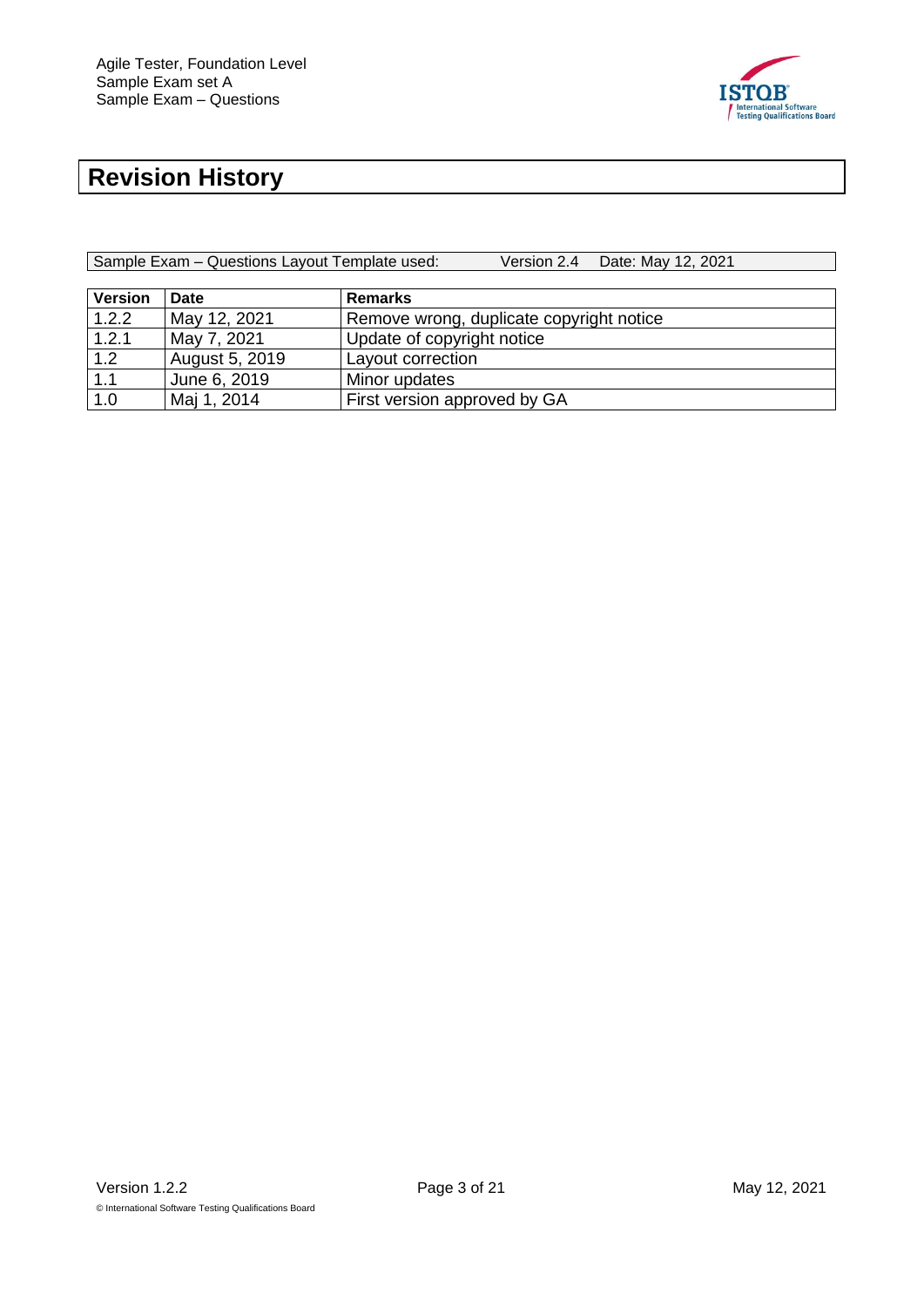

## <span id="page-3-0"></span>**Table of Contents**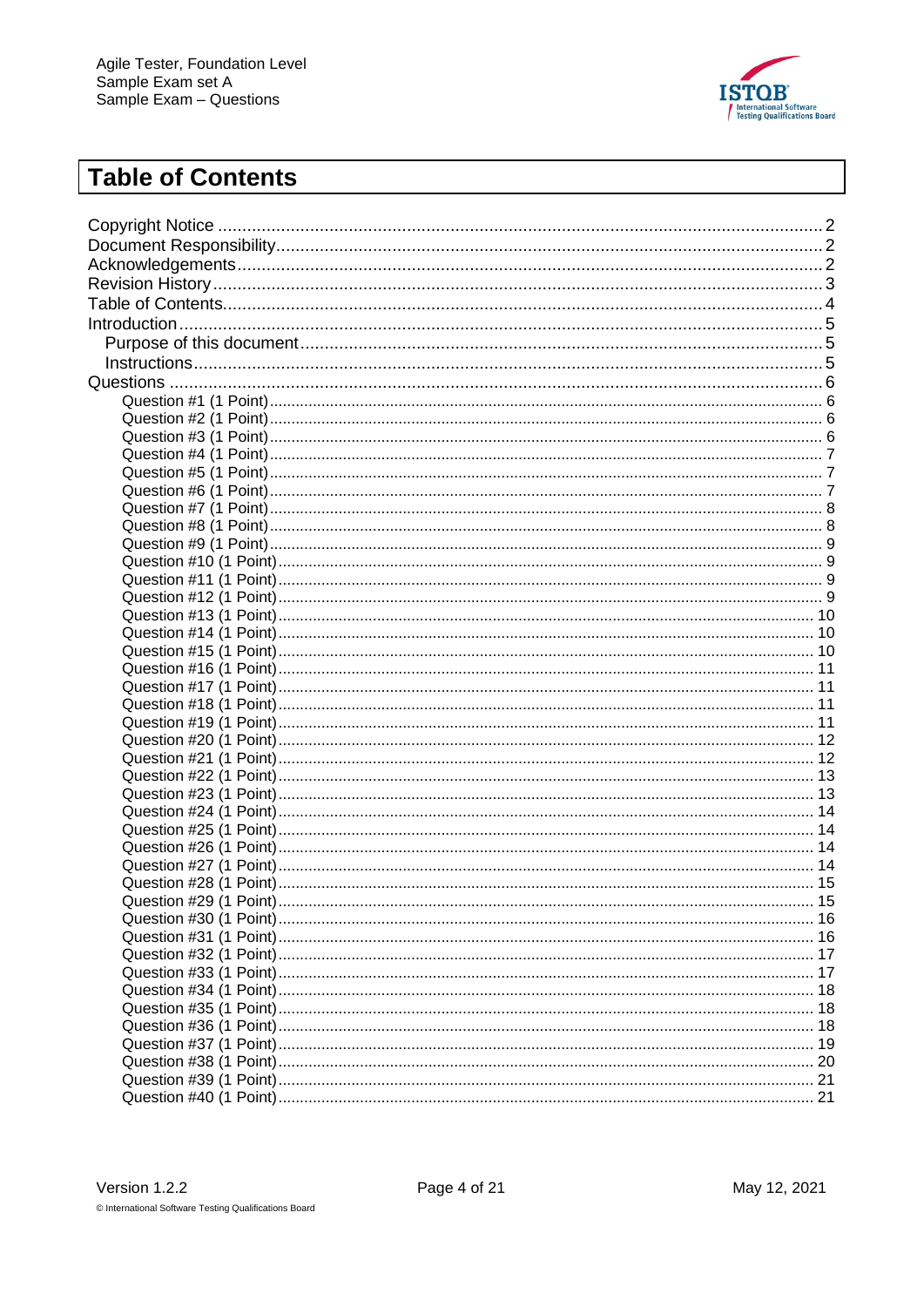

## <span id="page-4-0"></span>**Introduction**

#### <span id="page-4-1"></span>Purpose of this document

The sample questions and answers and associated justifications in this sample exam set have been created by a team of Subject Matter Experts and experienced question writers with the aim of assisting ISTQB® Member Boards and Exam Boards in their question writing activities.

These questions cannot be used as-is in any official examination, but they should serve as guidance for question writers. Given the wide variety of formats and subjects, these sample questions should offer many ideas for the individual Member Boards on how to create good questions and appropriate answer sets for their examinations.

#### <span id="page-4-2"></span>**Instructions**

The question set is organized in the following way:

- Question including any scenario followed by the question stem
- Answer option set
- Answers, including justification are contained in a separate document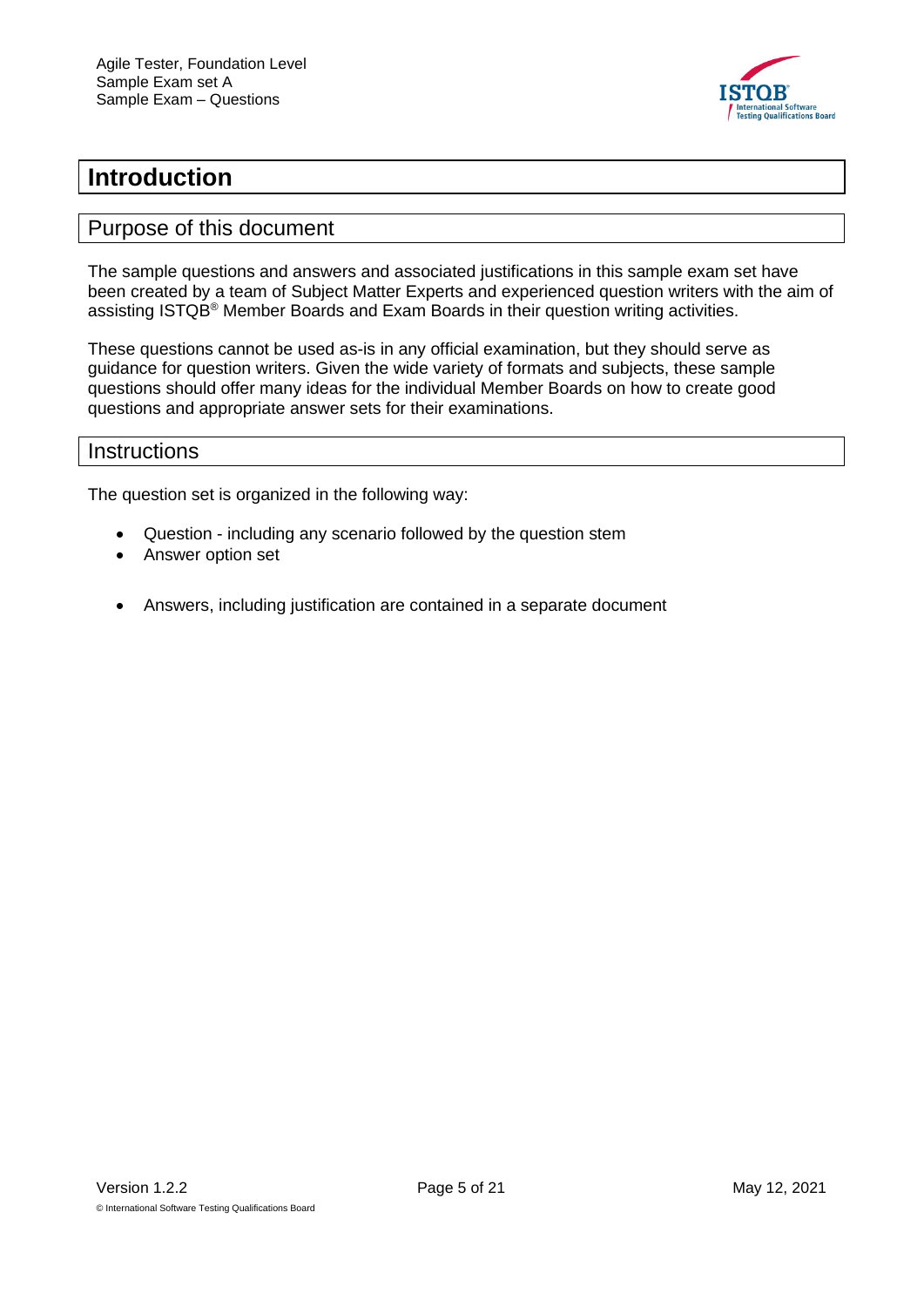<span id="page-5-0"></span>

## <span id="page-5-1"></span>**Question #1 (1 Point)**

The Agile Manifesto has 4 statements of values. Match the agile value on the left  $(1 – 4)$  with its traditional counterpart on the right  $(i - iv)$ .

- 1) Customer collaboration over i) Processes and tools
- 2) Responding to change over ii) Following a plan
- 3) Individuals and interactions over iii) Contract negotiation
- 
- -
- 4) Working software over iv) Comprehensive documentation
- a)  $1 iii$   $2 iv$   $3 ii$   $4 i$
- b)  $1 iii$   $2 ii$   $3 i$   $4 iv$
- c)  $1 iv$   $2 ii$   $3 i$   $4 iii$
- d)  $1 ii$   $2 iii$   $3 iv$   $4 i$

Select ONE option.

#### <span id="page-5-2"></span>**Question #2 (1 Point)**

Which of the following statements best reflects one of the values of the Agile Manifesto?

- a) Working software allows the customer to provide rapid feedback to the developer
- b) Developers should use unit testing tools to support the testing process
- c) Business representatives should provide a backlog of user stories and their estimates to the team
- d) Adopting plans to change adds no real value to an agile project

Select ONE option.

#### <span id="page-5-3"></span>**Question #3 (1 Point)**

Which activities below best represent responsibilities that are consistent with agile development's Whole Team approach?

- a) Testers are responsible for developing unit tests which they pass on to the developers for testing
- b) Business representatives are expected to select the tools the team will use during the project
- c) Testers are expected to work with customer representatives to create acceptance tests
- d) The whole team, not just testers, has responsibility for the quality of the product
- e) Developers are expected to test non-functional requirements (performance, usability, security, etc.)

Select TWO option.

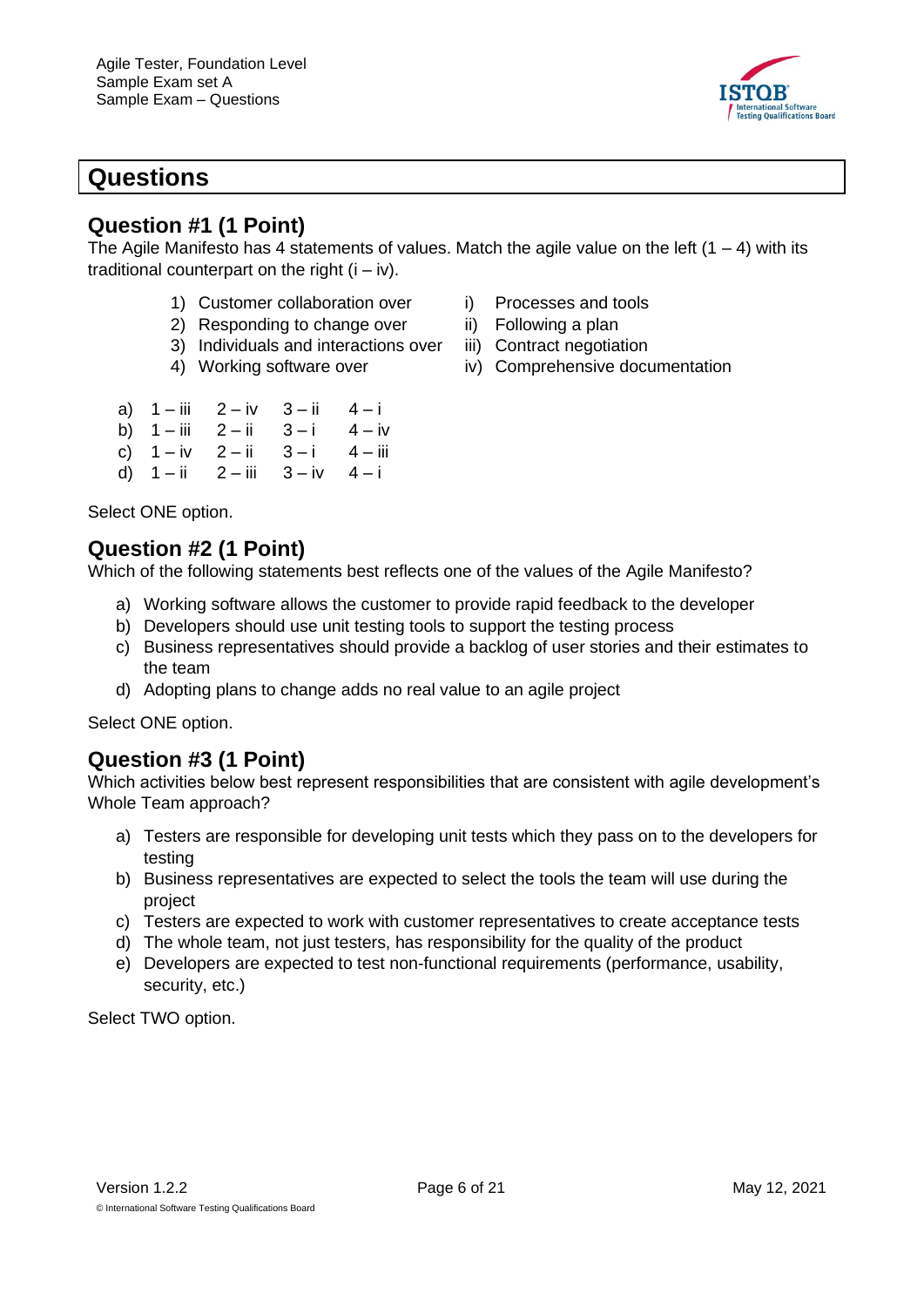

## <span id="page-6-0"></span>**Question #4 (1 Point)**

Which of the following is an advantage of having the whole team responsible for quality?

- a) Companies no longer need to recruit and train software testing specialists
- b) Test automation tasks are now the responsibility of the development team instead of the test team
- c) Role barriers are eliminated, and team members contribute to project success based on their unique skills and perspectives
- d) Project costs are lower because the need for a specialized test team is eliminated

Select ONE option.

#### <span id="page-6-1"></span>**Question #5 (1 Point)**

Which of the following statements are true?

- 1. Early feedback gives the developers more time to develop new system features because they spend less time reworking features expected in earlier iterations
- 2. Early feedback enables agile teams to deliver features with the highest business value first, because the customer maintains focus on features with the highest system value
- 3. Early feedback reduces costs because it decreases the amount of time needed for system testing
- 4. Early feedback makes it more likely that the system built is what the customer wanted because they are given the opportunity to make changes throughout the product development process
- a) 1 and 4
- b) 2 and 3
- c) 2 and 4
- d) 1 and 3

Select ONE option.

#### <span id="page-6-2"></span>**Question #6 (1 Point)**

Which of the following is a benefit of the agile process promoting early and frequent feedback?

- a) The total number of defects found during the project is much higher than on traditional software development projects such as waterfall
- b) There is less rework because customers see the product regularly
- c) It is easy to determine the developer who introduces the most defects when integrating code
- d) There is enough time to complete all features scheduled for the given iteration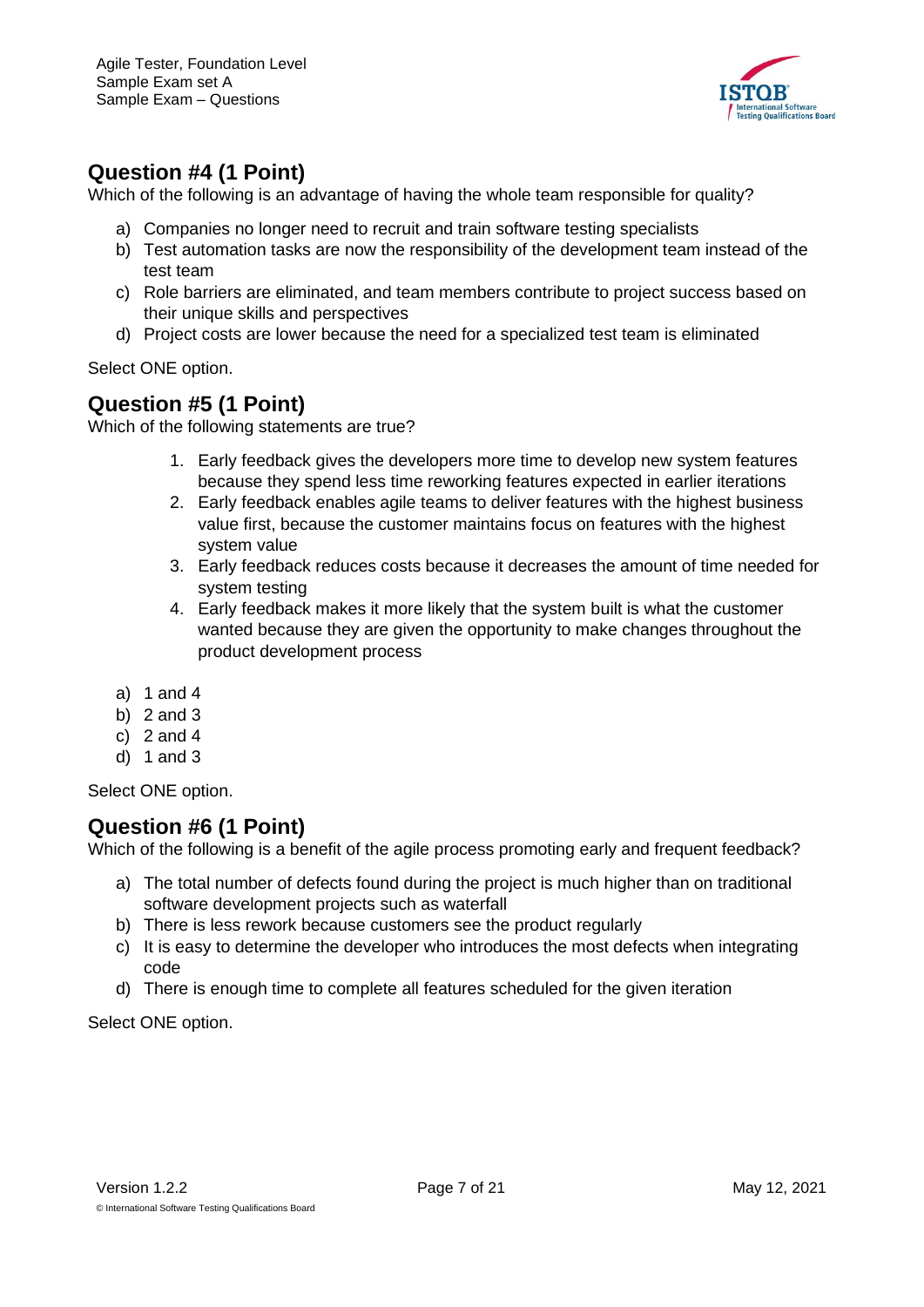

## <span id="page-7-0"></span>**Question #7 (1 Point)**

Match the following agile software development approaches on the top with their corresponding descriptions on the bottom.

- 1. Extreme Programming
- 2. Scrum
- 3. Kanban
- i. Embraces 5 values to guide development: Communication, Simplicity, Feedback, Courage, and Respect
- ii. Divides the project into short iterations called sprints
- iii. Optimizes the 'flow' of work in a value-added chain
- a)  $1 i$   $2 iii$   $3 ii$
- b)  $1 i$   $2 ii$   $3 iii$
- c)  $1 i$   $2 iii$   $3 ii$
- d)  $1 iii$   $2 ii$   $3 i$

Select ONE option.

## <span id="page-7-1"></span>**Question #8 (1 Point)**

During an iteration planning meeting, the team is sharing their thoughts about a user story. The product owner advises that the customer should have one screen to enter information. The developer explains that there are technical limitations for the feature, due to the amount of information needed to be captured on the screen. Another developer says that there are risks about performance as the information will be stored in an external offsite database.

Which of the following would best represent a tester's contribution to this discussion?

- a) The tester advises that the screen for the user story needs to be a single page to reduce test automation effort
- b) The tester advises that usability is more important than performance
- c) The tester advises that performance acceptance criteria should standard maximum of 1 second for data storage
- d) The tester advises that the user story needs acceptance criteria to be testable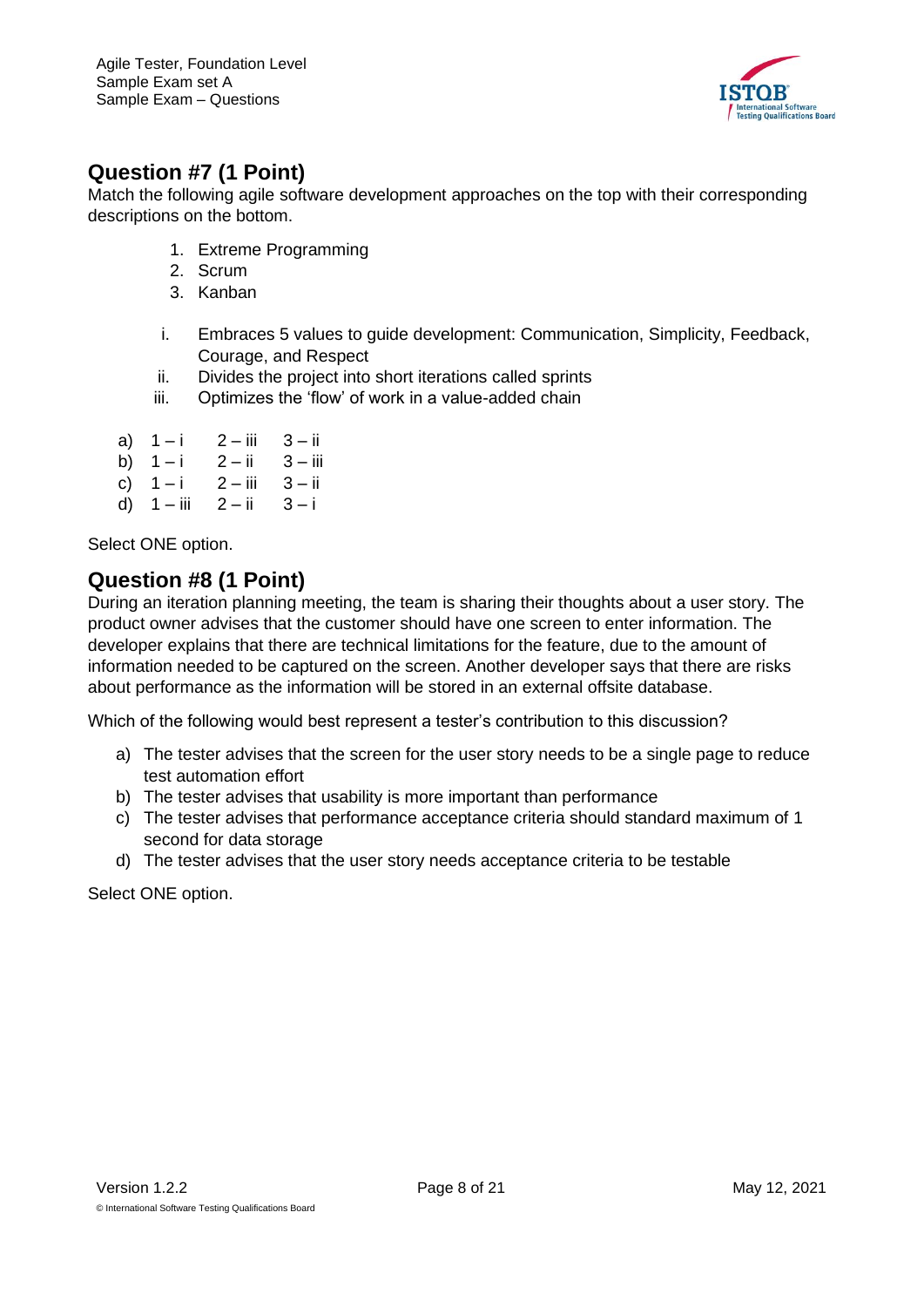

## <span id="page-8-0"></span>**Question #9 (1 Point)**

Which of the following BEST describes a tester participating in a retrospective meeting?

- a) As a tester participating in a retrospective meeting, I should bring in topics that are related to testing only. All other topics will be covered by different participants
- b) As a tester, I participate in a retrospective meeting as an observer, ensuring that the meeting follows the retrospective rules and agile values
- c) As a tester participating in a retrospective meeting, I should provide feedback and input on all activities conducted by the team during the sprint
- d) As a tester, I should only attend and participate in a retrospective meeting if I have any feedback and input related to activities conducted by the team during the sprint

Select ONE option.

## <span id="page-8-1"></span>**Question #10 (1 Point)**

Which of the following items should NOT be raised during a retrospective meeting?

- a) There should be more emphasis on unit testing in the future, to improve overall quality
- b) The build process is manual and takes too long. Research and implementation of an automated build framework should be done
- c) Tester XYZ is struggling to find defects. Test design training is required for this resource
- d) Automated regression test suites are taking too long to run. A review of the tests, to eliminate redundant or unnecessary tests, is required

Select ONE option.

#### <span id="page-8-2"></span>**Question #11 (1 Point)**

Which of the following is NOT a principle of continuous integration?

- a) Continuous integration helps to build changed software regularly, including testing and deploying, in an automated way
- b) Continuous integration allows new builds to be available frequently to testers and stakeholders
- c) Continuous integration helps to identify new integration defects early and makes the analysis of these defects easier
- d) Continuous integration ensures that testing of builds is done manually, as this generates more reliable results than automated scripts

Select ONE option.

#### <span id="page-8-3"></span>**Question #12 (1 Point)**

Which of the following activities would a tester do during release planning?

- a) Produce a list of acceptance tests for user stories
- b) Help break down user stories into smaller and more detailed tasks
- c) Estimate testing tasks generated by new features planned for this iteration
- d) Support the clarification of the user stories and ensure that they are testable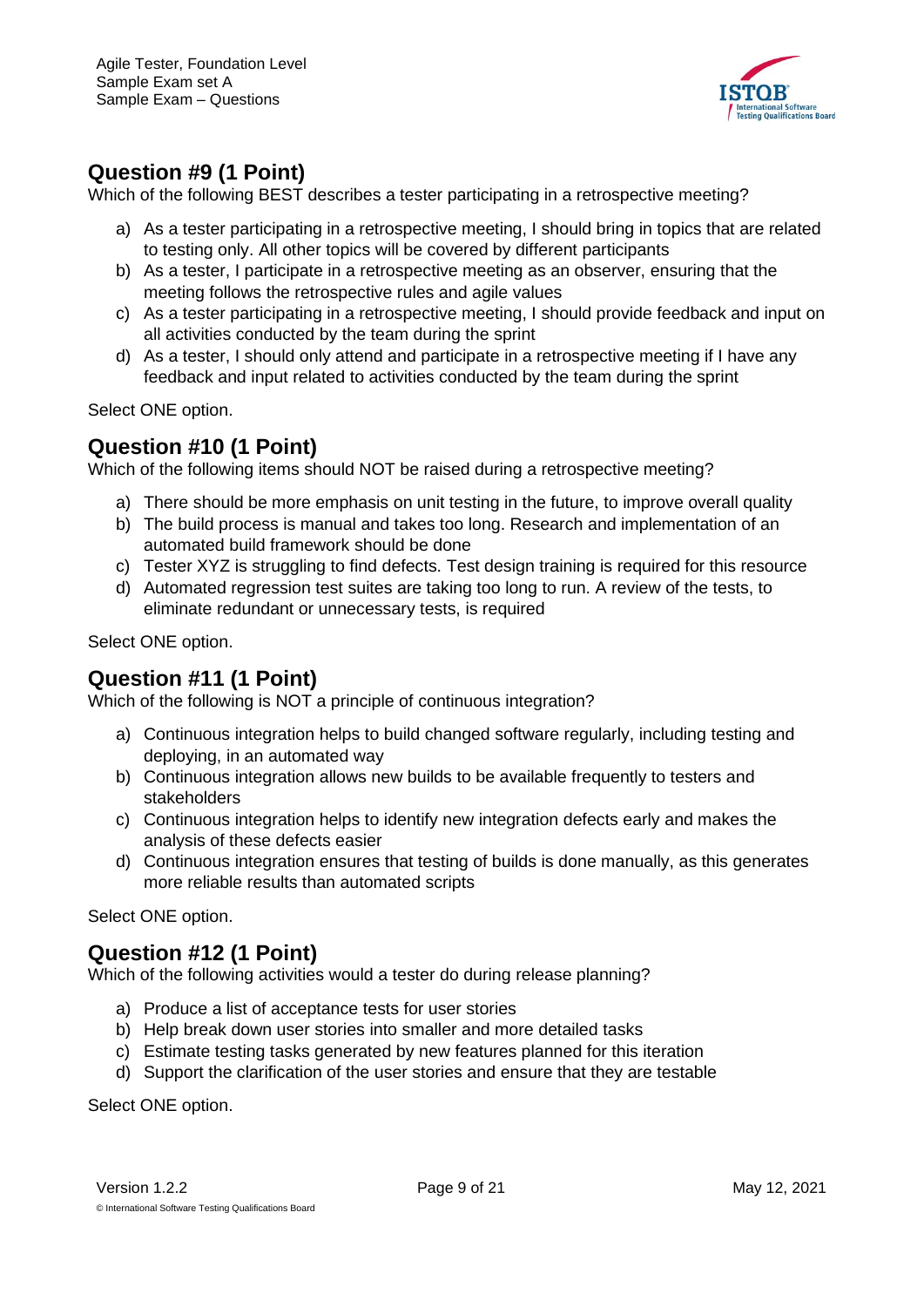

## <span id="page-9-0"></span>**Question #13 (1 Point)**

What is the most appropriate explanation of a 'user story'?

- a) An artifact that the tester must review and sign off before testing can begin
- b) An artifact used to detail only the functional requirements of the system
- c) An artifact documented by business representatives to help developers and testers understand the system requirements
- d) An artifact written collaboratively by developers, testers, and business representatives to capture requirements

Select ONE option.

#### <span id="page-9-1"></span>**Question #14 (1 Point)**

Which of the following test activities is typically done during agile projects, but is not as common on traditional projects?

- a) Testers write detailed test plans so all team members can understand what will be tested during each iteration
- b) Testers are heavily involved in the creation of automated test cases which are then used to verify the implementation of the requirements
- c) Testers decide entry and exit criteria for each test level
- d) Testers are involved in the development to better understand what needs to be tested

Select ONE option.

### <span id="page-9-2"></span>**Question #15 (1 Point)**

Consider the following activities:

- i. Strict enforcement of system test level entry and exit criteria
- ii. Collaboration between tester, developer, and business stakeholders to define acceptance criteria
- iii. Functional verification testing of user stories developed in the previous iteration

Which of the following combination of these activities should occur in an agile project?

- a) ii only
- b) i and ii
- c) ii and iii
- d) iii only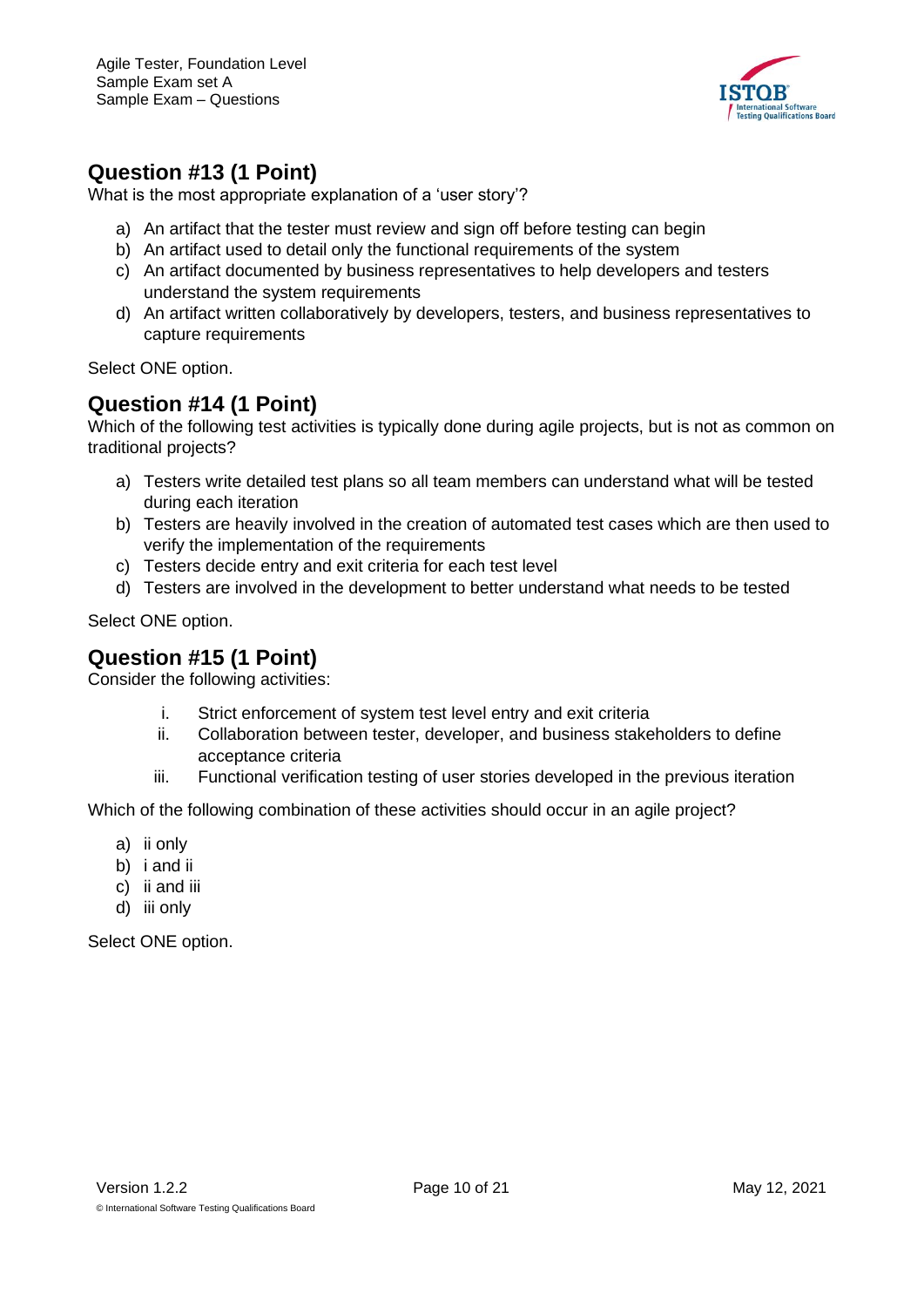

## <span id="page-10-0"></span>**Question #16 (1 Point)**

Which of the following statements are true on agile projects?

- a) Testers should work closely with developers while retaining an objective outlook
- b) Test managers do not exist in organizations doing agile development
- c) There is no difference between what testers and developers do on agile projects
- d) Developers should rely on testers to create the automated regression tests
- e) A selection of users may perform beta testing on the product after the completion of a series of iterations

Select TWO option.

#### <span id="page-10-1"></span>**Question #17 (1 Point)**

Which of the following statements about independent testing on agile projects is FALSE?

- a) There can be a risk of losing test independence for organizations introducing agile
- b) Independent testers will find more defects than developers regardless of test level
- c) Independent testing can be introduced at the end of a sprint
- d) The independent test team can be part of another team

Select ONE option.

#### <span id="page-10-2"></span>**Question #18 (1 Point)**

In an agile project, which of the following would best denote product quality at the end of iteration 6 of a new system release consisting of 8 iterations?

- a) No severity 1 or 2 defects were detected during system testing of iteration 6, which allowed the teams to move into iteration 7
- b) The results of a customer beta test on the iteration 6 software release indicate that the system works correctly and that it has improved productivity
- c) The agile team has been successfully tracking to estimates, with limited variance showing on the burndown charts for all iterations to date
- d) All story cards in scope for each iteration, up to the current iteration, have been marked as "Done", but with some technical debt being incurred

Select ONE option.

## <span id="page-10-3"></span>**Question #19 (1 Point)**

Which of the following is best at showing the team's progress against estimates?

- a) Burndown charts
- b) Automation logs
- c) The agile task board showing user story and task progress
- d) Defect tracking tools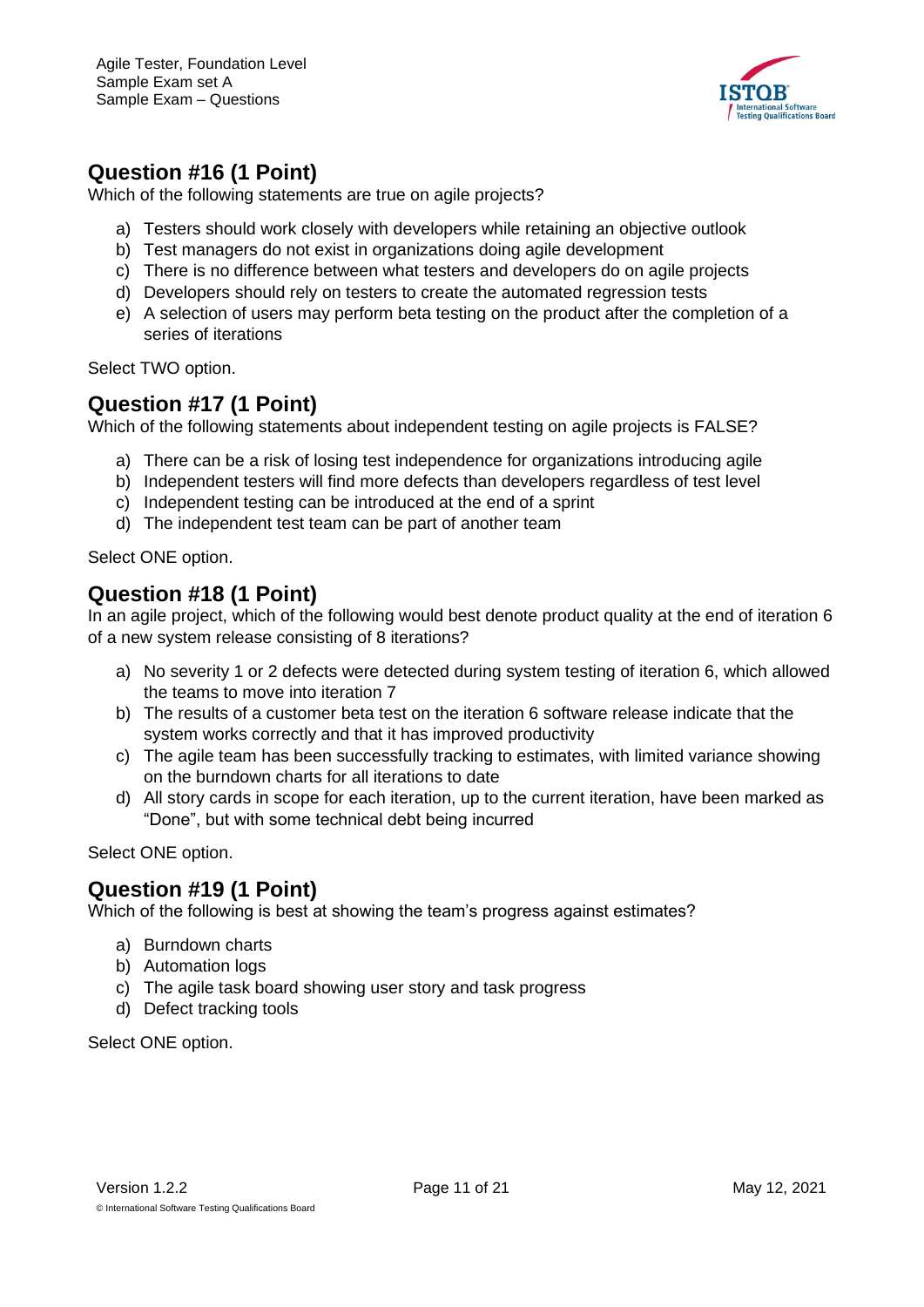

## <span id="page-11-0"></span>**Question #20 (1 Point)**

The business advises during iteration 5 planning that they require changes to the system delivered in iteration 3.

Of the following activities, which would need to be done first to minimize the introduction of regression risk when this feature is changed?

- a) Review and update all manual and automated tests impacted by this change to meet the new acceptance criteria
- b) Write new manual and automated tests for the feature and add them to the regression test suite
- c) Automate all test cases from the previous iteration and add them to the automated regression test suite
- d) Increase the amount of test automation around the system to include more detailed test conditions

Select ONE option.

#### <span id="page-11-1"></span>**Question #21 (1 Point)**

Which of the following are reasons why automation is essential within agile projects?

- i. So that teams maintain or increase their velocity
- ii. To prevent the test team from becoming bored with manual, repetitive tasks
- iii. To retest all test cases from previous iterations
- iv. To eliminate regression in the product due to high code churn
- v. To ensure that code changes do not break the software build
- a) i and iv
- b) i and v
- c) iii and iv
- d) ii and v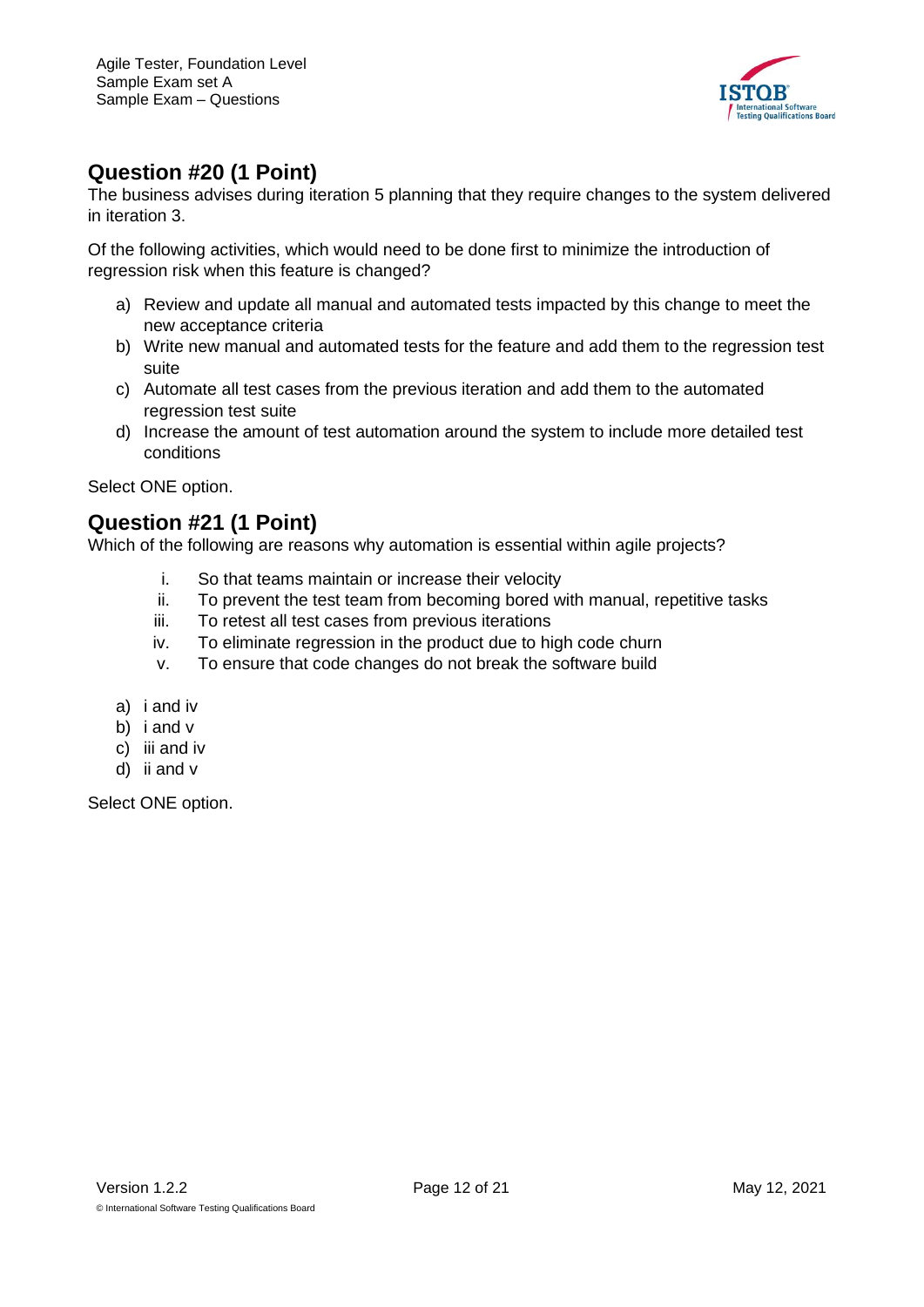

## <span id="page-12-0"></span>**Question #22 (1 Point)**

In agile projects there is more need for testers to understand and develop test automation scripts than in traditional projects. Of the following:

- i. Requirements change daily and must be regression tested. This rapid change requires automated tests because manual testing is too slow
- ii. The tests should generate feedback on product quality as early as possible. So, all acceptance tests should be executed in each iteration, ideally as modifications are made. In practice that can only be realized by automated tests
- iii. Test-First and Continuous Integration Practice require that the regression test suite is executed whenever changed code is checked-in. In practice that can only be realized by automated tests
- iv. Iterations or sprints are of fixed length. The team must guarantee that all tests can be completely executed at the last day of each iteration/sprint. In practice, that can only be realized by automated tests
- v. Agile projects rely on unit testing rather than on systems testing. Since unit tests cannot be executed manually, all tests must be automated tests

Which are the reasons why this is a necessary skill on agile projects?

- a) i & iii
- b) ii & v
- c) iv & v
- d) ii and iii

Select ONE option.

#### <span id="page-12-1"></span>**Question #23 (1 Point)**

Which tasks are typically expected of a tester on an agile project?

- i. decide on user acceptance
- ii. design, create and execute appropriate tests
- iii. schedule defect reports for analysis
- iv. automate and maintain tests
- v. improve program logic by pair programming
- a) i & iii
- b) ii & iii
- c) ii & iv
- d) ii & v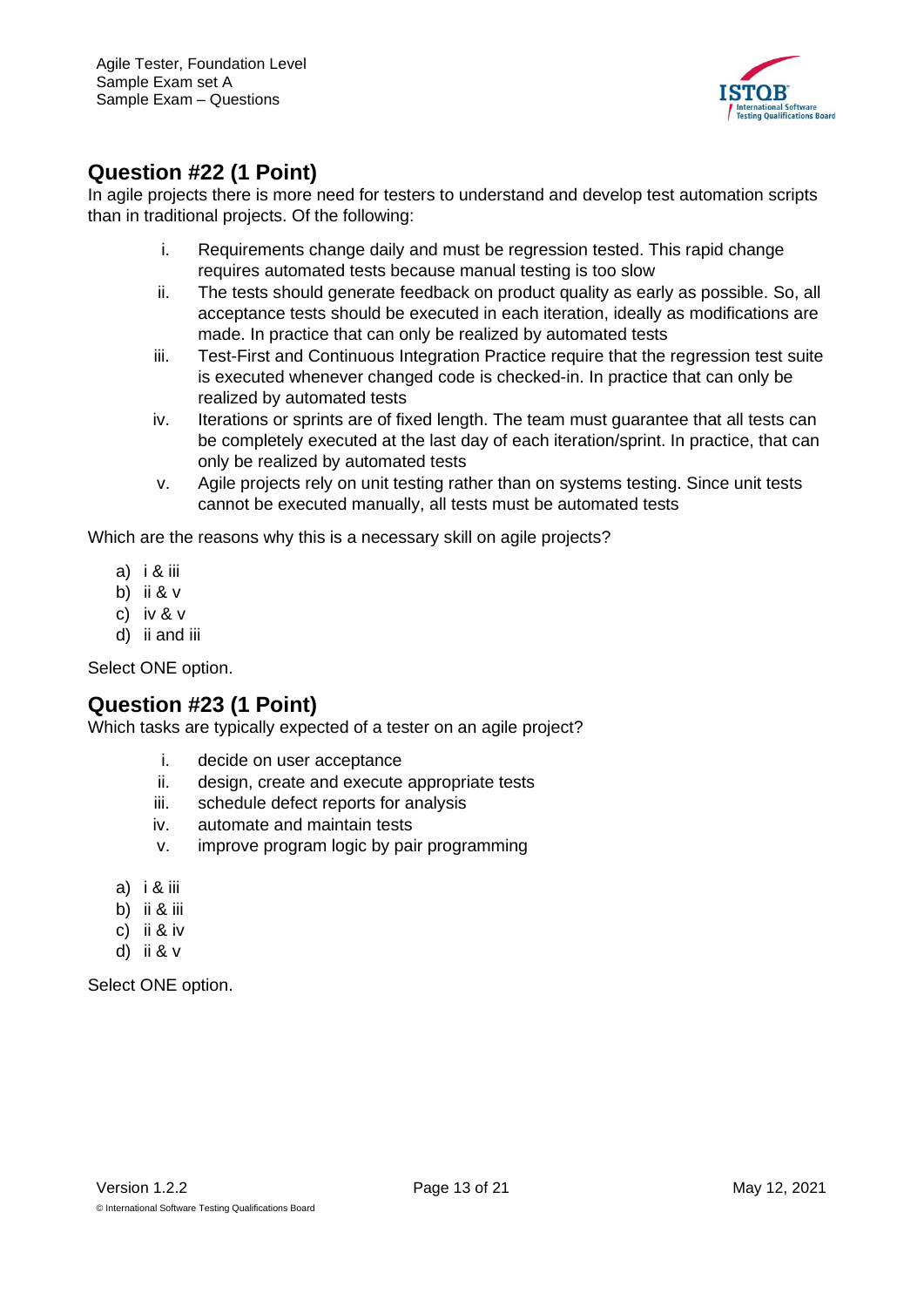

## <span id="page-13-0"></span>**Question #24 (1 Point)**

Which of the following is NOT a typical task performed by the tester within an agile team?

- a) To automate tests and maintain them
- b) To mentor and coach other team members
- c) To produce and update burndown charts
- d) To participate in code analyzing activities

Select ONE option.

#### <span id="page-13-1"></span>**Question #25 (1 Point)**

The term "burndown" refers to which of the following?

- a) A chart showing which team members are working the most, and are likely to be under stress
- b) A chart showing the progress of each user story, and when they are likely to be completed
- c) A chart showing the amount of work left to be done, versus the time allocated for the iteration
- d) A chart showing defects that have been fixed, and when the remaining defects are likely to be fixed

Select ONE option.

#### <span id="page-13-2"></span>**Question #26 (1 Point)**

Which of the following statements about Test Driven Development (TDD) is FALSE?

- a) TDD is a "test first" approach to develop reusable automated tests
- b) The TDD cycle is continuously used until the software product is released
- c) TDD helps to document the code for future maintenance efforts
- d) The result of TDD are test classes used by the developer to develop test cases

Select ONE option.

#### <span id="page-13-3"></span>**Question #27 (1 Point)**

What does the term 'Test Pyramid' refer to and illustrate situations for?

- a) The team's testing workload increases from sprint to sprint
- b) The backlog size, and thus the number of tests, decreases
- c) The number of automated unit tests is higher than the number of automated tests for higher test levels
- d) The number of automated tests in place increases from sprint to sprint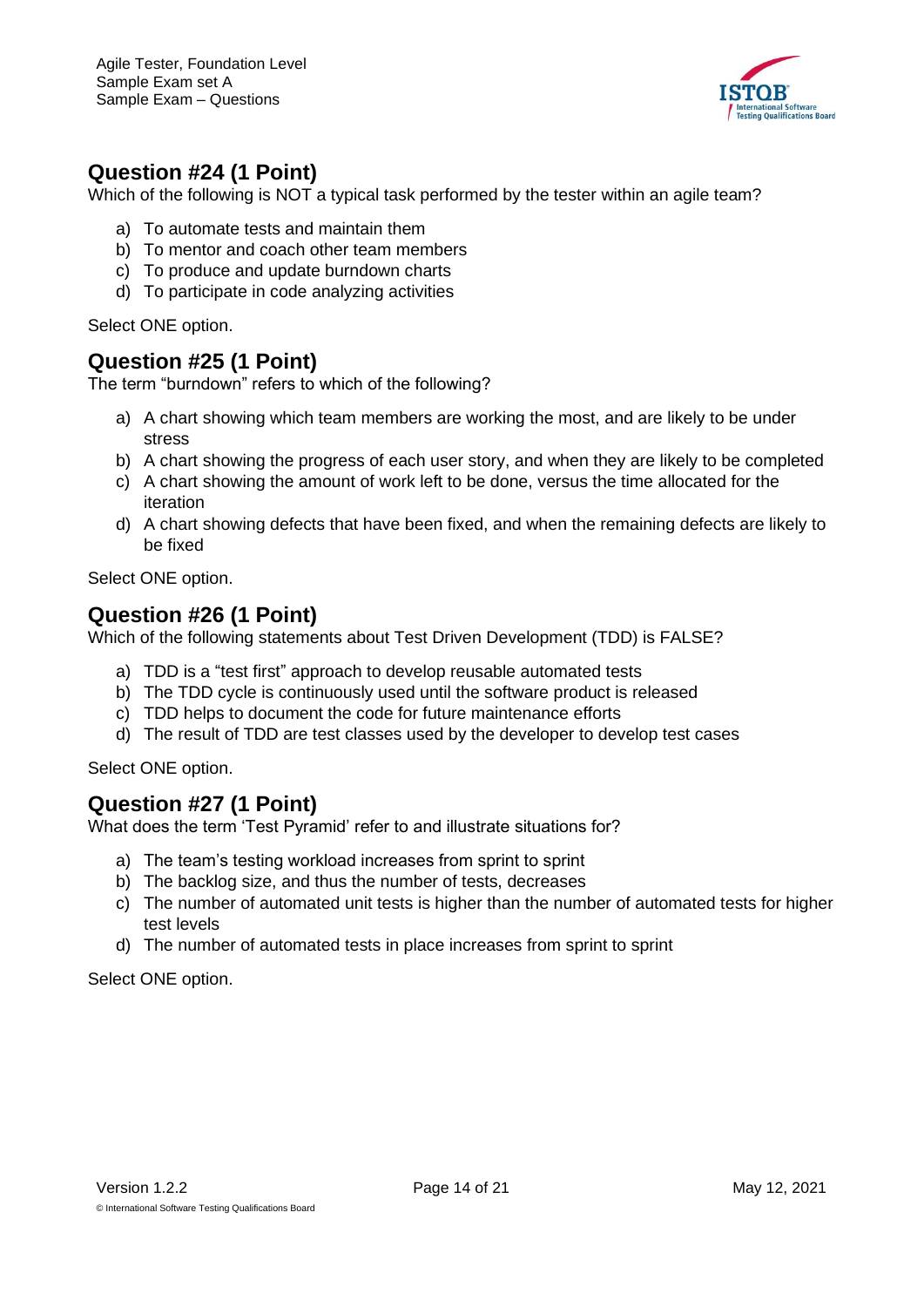

## <span id="page-14-0"></span>**Question #28 (1 Point)**

Which of the following demonstrates effective use of the testing quadrants?

- a) When communicating test ideas, the tester can refer to the matching test quadrant, so that the rest of the team will better understand the purpose of the test
- b) The tester can use the types of tests described in the testing quadrants as a coverage metric, the more tests covered from each quadrant, the higher the test coverage
- c) The team should pick a number of tests expected from each quadrant, and the tester should design and execute those tests to ensure all levels and types of tests have been executed
- d) The tester can use the testing quadrants during risk analysis; with the lower-level quadrants representing lower risk to customer

Select ONE option.

## <span id="page-14-1"></span>**Question #29 (1 Point)**

Given the following user stories:

"As a bank teller, I can easily navigate through the system menu and links, and find the information I am looking for"

"For all users, the system must display all queries in less than 2 seconds, 90% of the time"

And the associated test cases:

- TC1: Login as bank teller. Enter customer ID. Verify that the customer transaction history is easy to find, and that navigating through the menus is intuitive
- TC2: Login as bank teller: Enter customer Name. Verify that the customer accounts are easy to find and that navigating through the menus is intuitive
- TC3: Simulate expected traffic on system and validate the time for customer transaction history to display is less than 2 seconds

Which test quadrants would the above test cases be part of?

- a) Q1 unit level, technology facing & Q2 system level, business facing
- b) Q2 system level, business facing & Q3 system or user acceptance level, business facing
- c) Q3 system or user acceptance level, business facing & Q4 system or operation acceptance level, technology facing
- d) Q2 system level, business facing & Q4 system or operation acceptance level, technology facing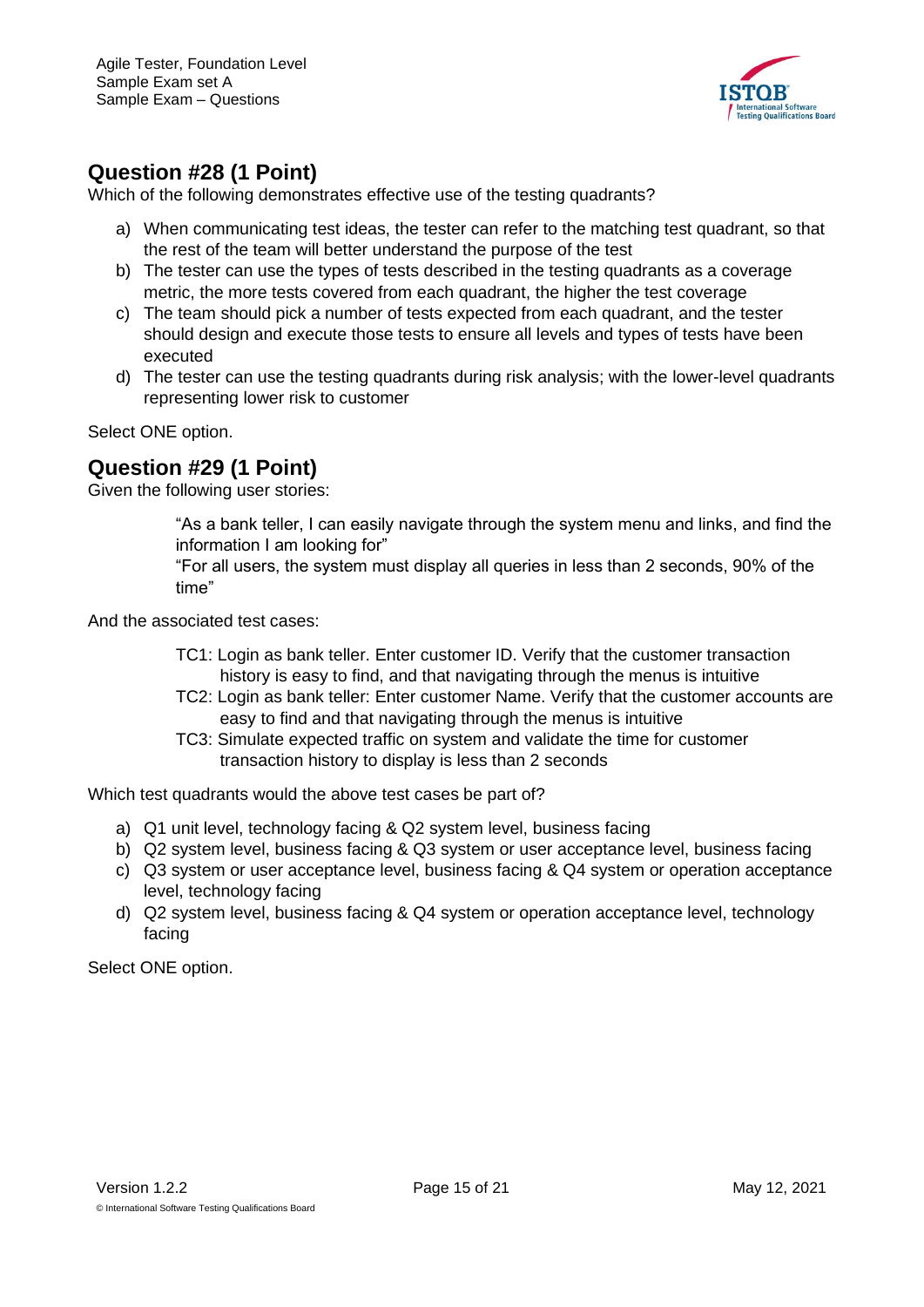

### <span id="page-15-0"></span>**Question #30 (1 Point)**

At the beginning of the 5th iteration of a project, a new requirement was introduced to support a new type of browser. The tester realizes that the existing test automation framework and scripts will not support the new type of browser.

What is the best course of action for the tester on this team to take?

- a) The tester should notify the team that they are planning on working extra hours throughout the next 2 sprints in order to update the existing test automation framework and scripts to support the new type of browser so as not to disturb the existing sprint plan
- b) The tester will notify the team of the issue. A risk analysis is done, and the team decides that regression testing must be performed on the new type of browser in addition to the other supported browsers. The tester will update the sprint plan by adding tasks to modify the framework and scripts to support the new type of browser
- c) The tester does some research and concludes that the risk is low that any new defects would be introduced in the new type of browser that have not already been found in other supported browsers. The tester continues with the existing sprint plan and makes no changes to test automation framework or scripts
- d) The tester will stop what they are doing, design specific tests for compatibility testing of the new type of browser and communicate with the team that any other testing work for the sprint will have to be pushed to the next iteration

Select ONE option.

#### <span id="page-15-1"></span>**Question #31 (1 Point)**

Given the following results from a product risk analysis that occurred at the beginning of an iteration:

| User story 1 (Performance):    | likelihood: high   | impact: high   |
|--------------------------------|--------------------|----------------|
| User story 2 (Security):       | likelihood: high   | impact: high   |
| User story 3 (Functional):     | likelihood: medium | impact: high   |
| User story 4 (Functional):     | likelihood: high   | impact: medium |
| User story 5 (Compatibility):  | likelihood: low    | impact: low    |
| User story 6 (Recoverability): | likelihood: low    | impact: low    |

Which of the following describes best what the team should do with this information?

- a) Move onto planning poker session to estimate effort for user stories and determine what can be done in the current iteration, and what needs to be added to backlog
- b) Remove user stories 5 and 6 from the current iteration and move to a later iteration
- c) Because of the number of high likelihoods, high impact risks slotted for this iteration, the team has no choice but to extend the timeframe of the iteration by 2 weeks
- d) The team should collaborate on effective ways to mitigate the high likelihood, high impact risks
- e) The team should plan to complete all items in the current sprint but save the lower risk items for the end of the sprint, and only test these items if there is time

Select TWO option.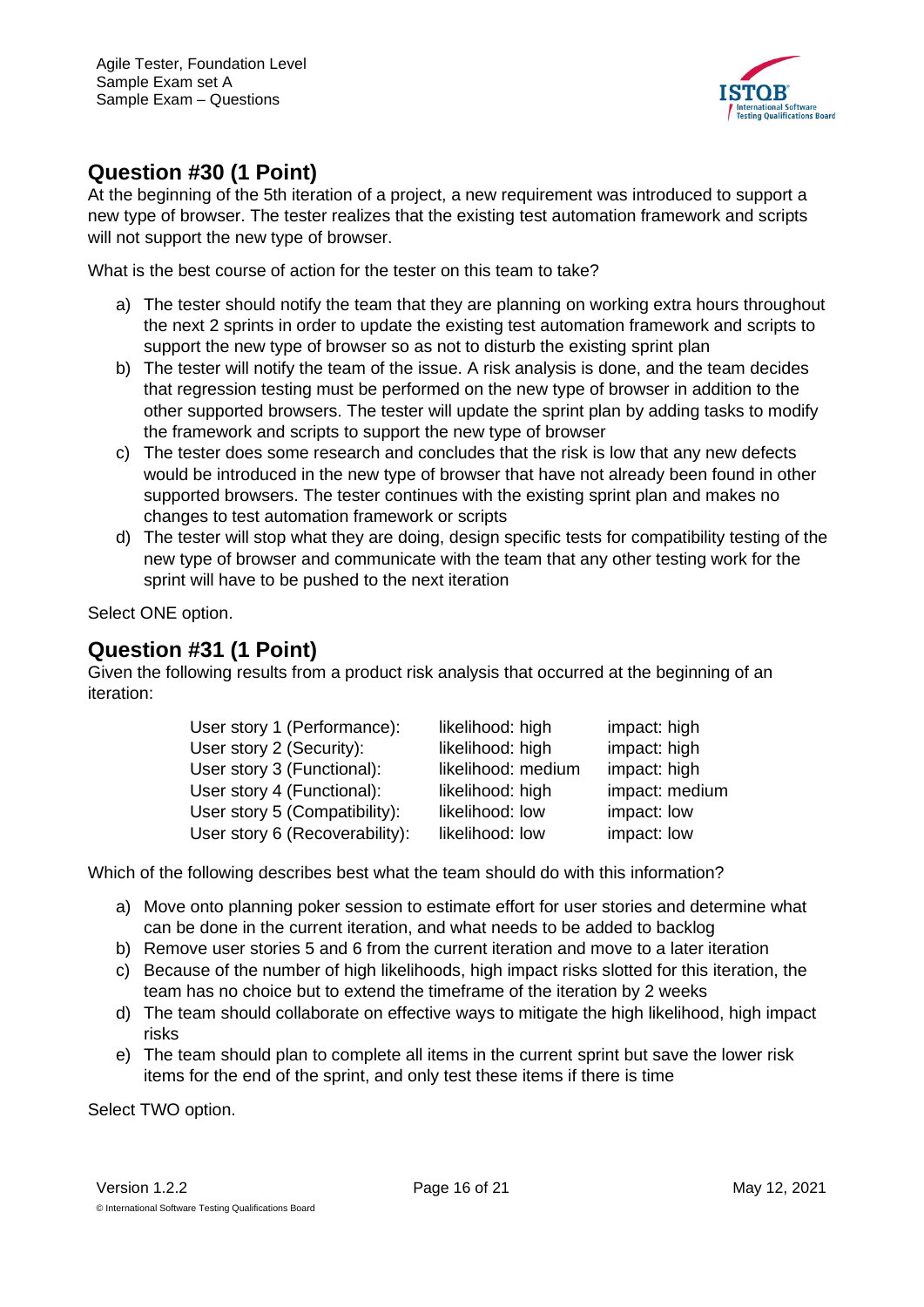

## <span id="page-16-0"></span>**Question #32 (1 Point)**

Given the following user story: "As the president, any data I upload should not be viewable by any other user of the system"

During the first poker planning session, the following story points were given based on risk, effort, complexity, and proper extent of testing:

> Customers: 5 Developers: 5 Testers: 20

What is the best outcome following this planning session?

- a) Because the customer's and developer's size estimates match, the team can be confident that this estimate is good and should move onto the next user story
- b) The team should hold a conversation to understand why the testers felt this user story was significantly more work. Another round of the planning poker session should occur following that discussion
- c) Because the customer owns the system in the end, the customers' estimates should be taken as correct when there is a conflict
- d) The poker planning sessions should continue until all estimated story points are an exact match between customers, developers, and testers

Select ONE option.

#### <span id="page-16-1"></span>**Question #33 (1 Point)**

An agile team is assigned to a project to update an existing medical device to newer technologies. Since the last release of the existing medical device, a new version of the medical device standard has been released. User access to the device is changing and will be documented in user stories.

Based on this information, and in addition to the user stories, which of the following would best provide relevant information to support your testing activities?

- i. Updated version of standards document for medical system
- ii. Existing defects or typical defect areas in existing system
- iii. Obsolete user access test cases and results for existing application
- iv. Performance metrics for existing application
- v. Defects logged during other similar conversion projects for medical devices
- a)  $i, ii, iii, iv$
- b) ii, iv, v
- c) i, ii, v
- d) All the above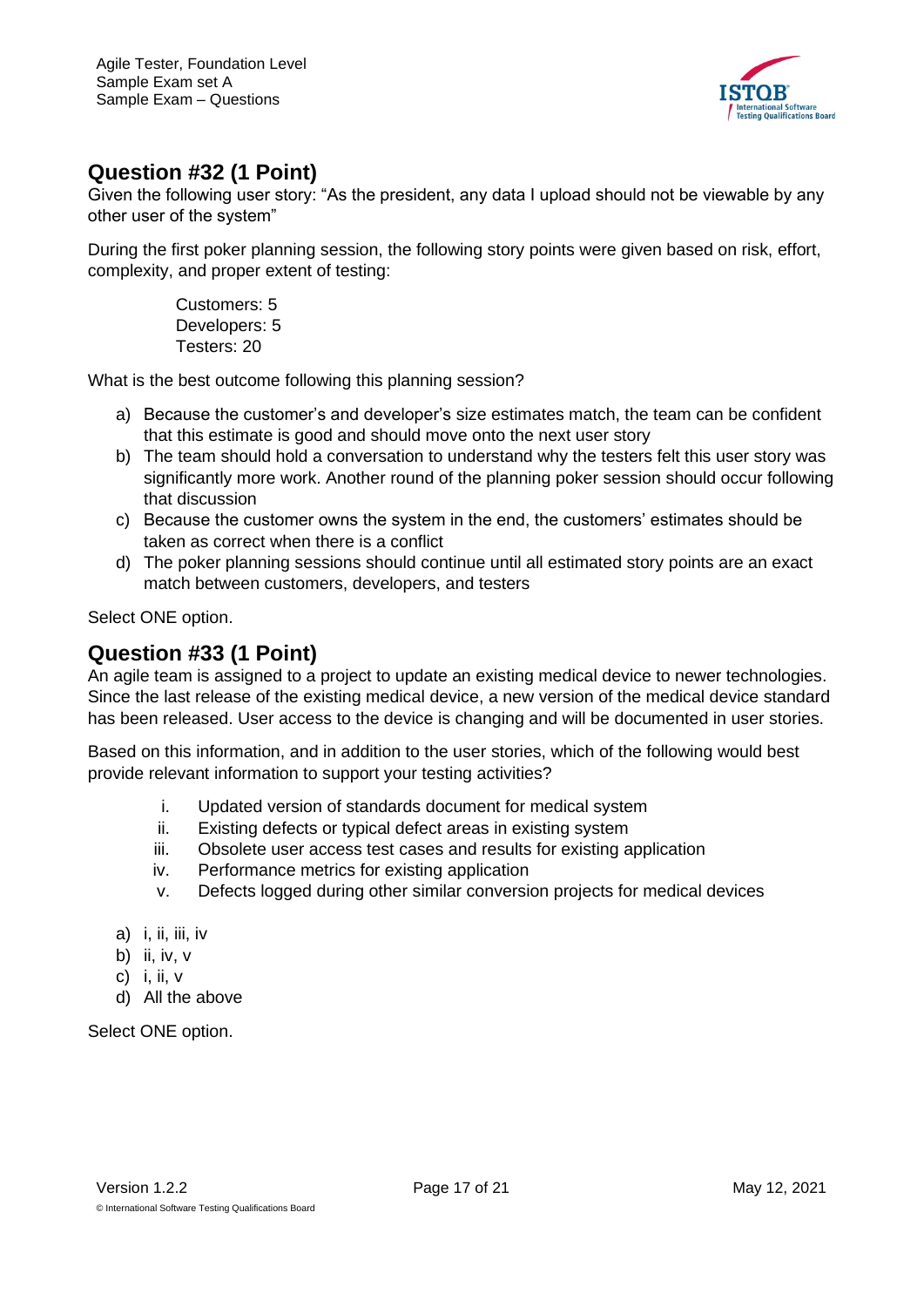

## <span id="page-17-0"></span>**Question #34 (1 Point)**

Which alternative is the BEST description of when to stop testing (release criteria) in an agile project?

- a) All test cases have been executed
- b) The probability of remaining faults has been reduced to a level that can be accepted by the customer
- c) The achieved test coverage is considered enough. The coverage limit is justified by the complexity of the included functionality, its implementation, and the risks involved
- d) The iteration/sprint is finished

Select ONE option.

#### <span id="page-17-1"></span>**Question #35 (1 Point)**

Which of the following are examples of testable acceptance criteria for test related activities?

- a) Structure based testing: White box testing in addition to black box testing is used
- b) System testing: At least 80% of functional regression tests are automated
- c) Security testing: A threat risk analysis scan is completed with no faults identified
- d) Performance testing: The application is responding in a reasonable amount of time with 5000 users
- e) Compatibility testing: The application is working on all major browsers

Select TWO option.

#### <span id="page-17-2"></span>**Question #36 (1 Point)**

Given the following User Story: "As a bank teller, I would like to be able to view all of my customer's bank transactions on the screen, so I can answer his/her questions".

Which of the following can be considered as relevant acceptance test cases?

- i. Login as a bank teller, get the customer's account balance for all open accounts
- ii. Login as a bank teller, enter a customer account ID, get his transactions history on the screen
- iii. Login as a bank teller, request customer account ID by using name abbreviations, and get his transaction history on the screen
- iv. Login as a bank teller, enter a customer IBAN (international bank account number), get his transaction history on the screen
- v. Login as a Bank Teller, enter a customer Account ID, get the Transactions history in less than 3 seconds on screen
- a) i, ii, iv
- b)  $i, iii, iv$
- c) ii, iv, v
- d) ii, iii, iv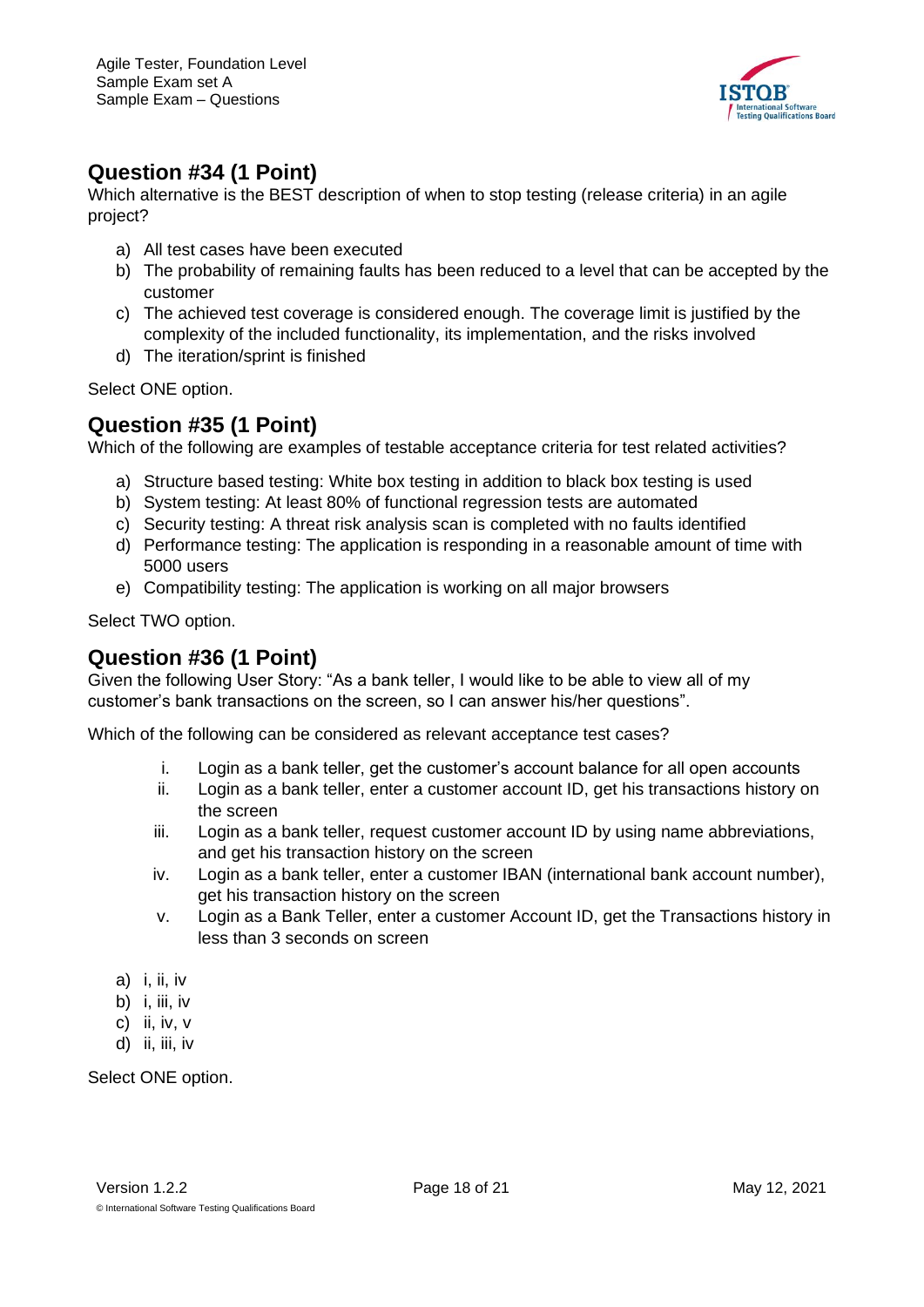

## <span id="page-18-0"></span>**Question #37 (1 Point)**

Given the following user story: "An online application charges customers to ship purchased items, based on the following criteria:

- Standard shipping costs for under 6 items
- Shipping is \$5 for 6-10 items
- Shipping is free for more than 10 items

Which of the following is the best black box test design technique for the user story?

- a) State Transition testing: Test the following states browsing, logged in, selecting, purchasing, confirming, and exiting
- b) Decision tables: Test the following conditions User logged in; At least 1 item in cart; Purchase confirmed; Funding approved; with the resulting action of – Ship Item
- c) Boundary Value Analysis: Test the following inputs 0, 5, 6, 10, 11, max
- d) Use Case Testing: Actor=customer; Prerequisites=customer logs in, selects and purchases items; Postconditions= items are shipped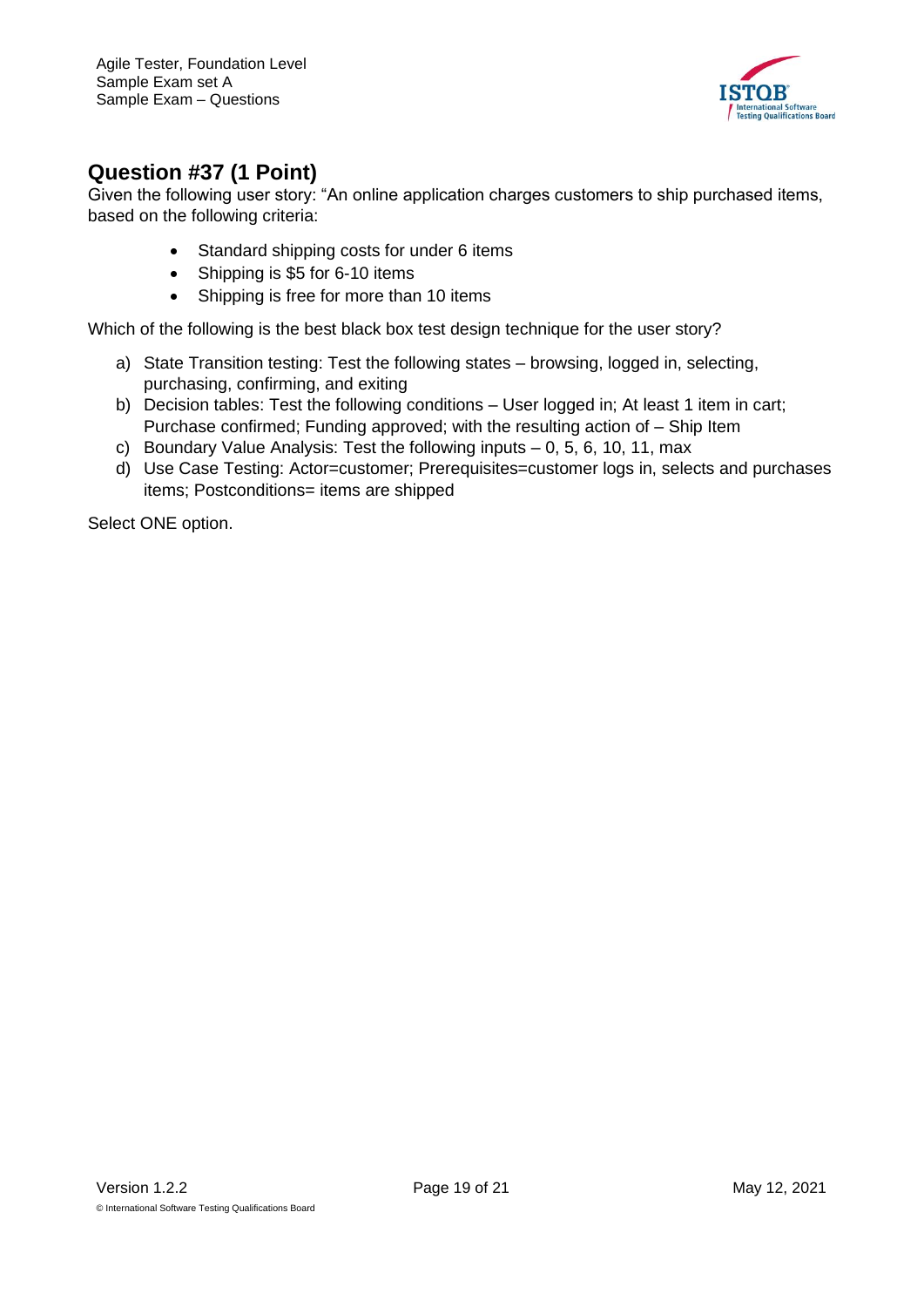

## <span id="page-19-0"></span>**Question #38 (1 Point)**

Your manager would like to introduce exploratory testing to your agile team. He has received the following suggestions on how to proceed from previous colleagues:

- i. User stories are assigned to testers who are completely new to the user story. There is allotted 120 minutes allocated to complete exploratory testing on the user story. Testers do not need to document tests, or test results, but do need to log defects if any are encountered
- ii. User stories are assigned to testers who have already completed risk-based testing on the same areas. There is allotted 120 minutes allocated to complete exploratory testing for this user story. The team expects at the end of the 120 minutes to have a list of test ideas, including data and actors, results and issues encountered, and list of defects to be logged in the defect management tool
- iii. A user story is assigned to business representative. The business representative is told to use the system like the customer would on a day-to-day basis. If issues are encountered, the business representative is told to inform the tester, so that they can prioritize and log the defect
- iv. A user story is assigned to a tester for exploratory testing. Tester is told to learn the functionality of the user story, to make sure the functionality is correct and to include negative testing. There is no set deadline for this exploratory testing to be complete; it depends on what is found by the tester. Documentation is not necessary, but defects need to be logged in defect tracking tool

Your manager presents you with his conclusions about how best to introduce exploratory testing to an agile team.

Which of your manager's conclusions is correct?

- a) Scenario i IS NOT the best way because: In exploratory testing, test design and test execution happen at the same time but are guided by a documented test charter that includes actors, test conditions, test data, etc. Test results are also documented and will guide the next test
- b) Scenario ii IS the best way because: In this case, the testers have knowledge of the user story already, which will help them come up with test conditions and ideas. The team is using timeboxed exploratory test sessions. The team is expected to document test conditions, data, and user information, and to log results of the test. Issues are logged in a defect tracking tool just like any other test technique
- c) Scenario iii IS NOT the best way because: This could be describing system acceptance testing, but not exploratory testing
- d) Scenario iv IS NOT the best way because: Documentation is necessary for exploratory testing, and testers must log test ideas and results of testing. The results of testing are used to guide future exploratory testing